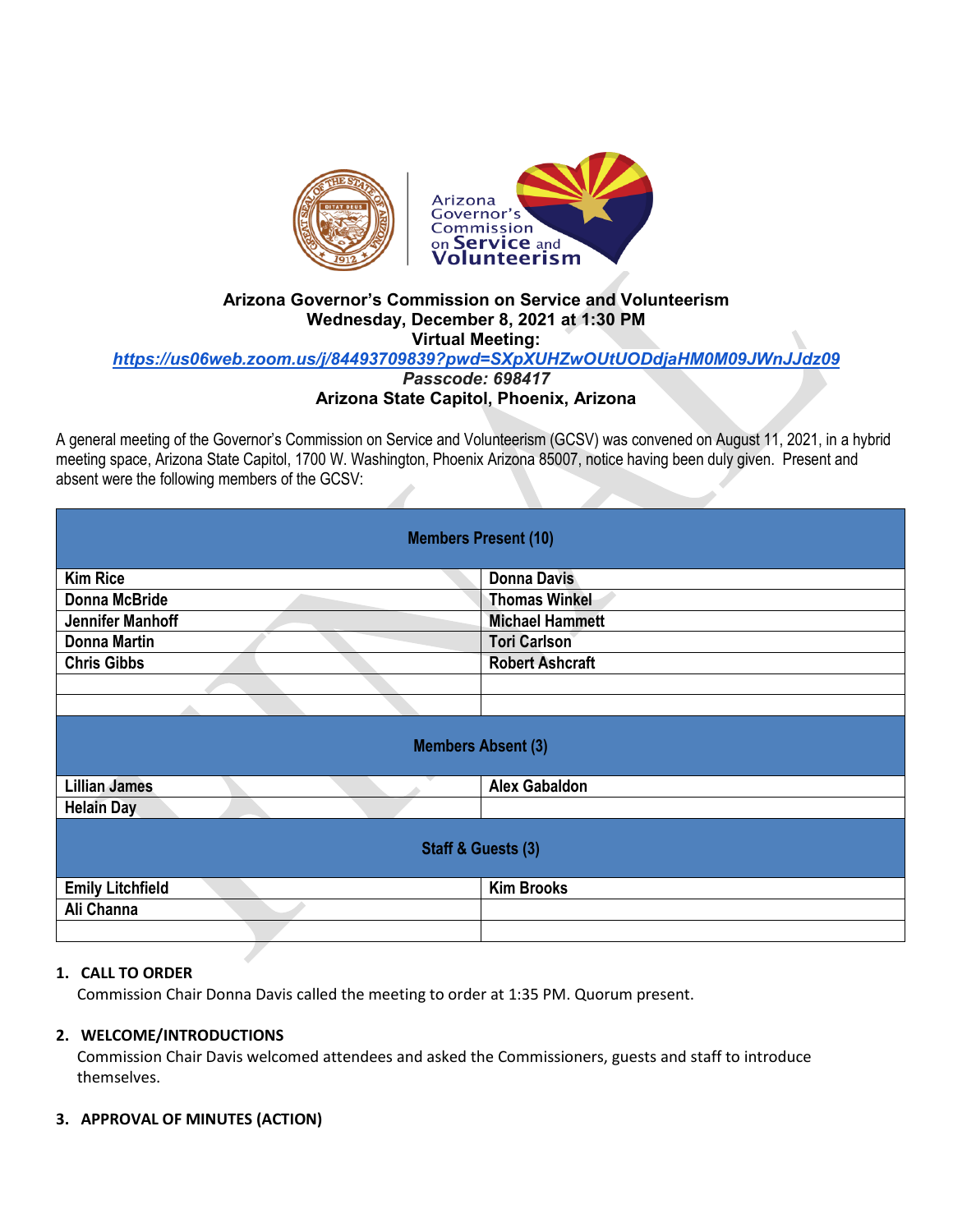Meeting minutes from October 6, 2021 were reviewed. **Commissioner Hammett** moved to approve the minutes. **Commissioner Gibbs** seconded the motion. The motion was unanimously approved.

### **4. UPDATES**

**Commissioner Rice** shared her experience touring a new AmeriCorps Program at ACCEL. This program is hosted at a school that supports students unable to attend traditional classrooms and will focus on professional skills development for para-professionals. This skills development will bring best practices of service for the students while also increasing economic mobility for the AmeriCorps members.

**AmeriCorps Director Emily Litchfield** reported on the AmeriCorps State & National programs. The FY22 National Competitive Notice of Funding Opportunity is currently open. Four organizations submitted their applications early to participate in a feedback process. Thank you to the commissioners and members of the public who volunteered to provide feedback on how the applications can be strengthened. The final date for submission to GOYFF is December 23, 2021 to allow time for staff to prepare the portfolio for submission to the federal agency by January 5, 2022.

The National Public Health AmeriCorps NOFO closed last month. There were four Arizona applications proposing much needed services to high-needs communities. The federal agency should announce awards in the Spring.

There are a number of events coming up in the first quarter that will promote service and volunteerism: AmeriCorps Week (March 13 - 19, 2022), National Service Recognition Day (April 6), Governor's Volunteer Service Awards- GVSA ( during National Volunteer Week) and the annual Summit (mid-May). Commissioners are encouraged to share announcements regarding the GVSA nomination opportunity, the Summit request for presenters and to 'like' and 'share' social media content as it becomes available.

Finally, the AmeriCorps team at GOYFF is seeking to add a new teammate. Interested parties may apply [online.](https://www.azstatejobs.gov/jobs/search) There are 4 additional positions open at GOYFF as well.

**Ex-Officio Commissioner Manhoff** shared updates from the AmeriCorps federal agency. There is an ope[n NOFO for](https://americorps.gov/funding-opportunity/fy-2022-americorps-seniors-american-rescue-plan-senior-demonstration-program)  [AmeriCorps Seniors,](https://americorps.gov/funding-opportunity/fy-2022-americorps-seniors-american-rescue-plan-senior-demonstration-program) programs focused on engaging adults over 55 in service opportunities. The federal agency is interested in hearing more about projects supporting refugee resettlement and projects supporting Indian tribes; senior leadership will be visiting Arizona later this month to meet with tribal programs.

**Commissioner Ashcraft** provided an update regarding the Service Enterprise Initiative, an organizational change management model that increases efficiency and effectiveness of any organization engaging volunteers. Points of Light Institute (POL) provided a training of trainers recently and the ASU Lodestar Center is working on a business model to keep this opportunity accessible to any size organization. Fifty organizations have been certified in Arizona since 2016 and many of those are up for recertification; POL is maintaining flexibility during this transition so no organizations will be unduly burdened.

#### **5. BUSINESS**

GOYFF staff are currently working with the Governor's Office of Boards and Commissions to renew the Executive Order (EO) authorizing the Commission on Service & Volunteerism. **AmeriCorps Director Emily Litchfield** shared that she is working with the GOYFF communications team and a release will go out to announce the renewed EO once it is approved.

#### **7. NEXT COMMISSION MEETING**

January 19, 2022

#### **Future Agenda items**

Governor's Commission on Service and Volunteerism December 8, 2021 Regular Meeting Minutes page